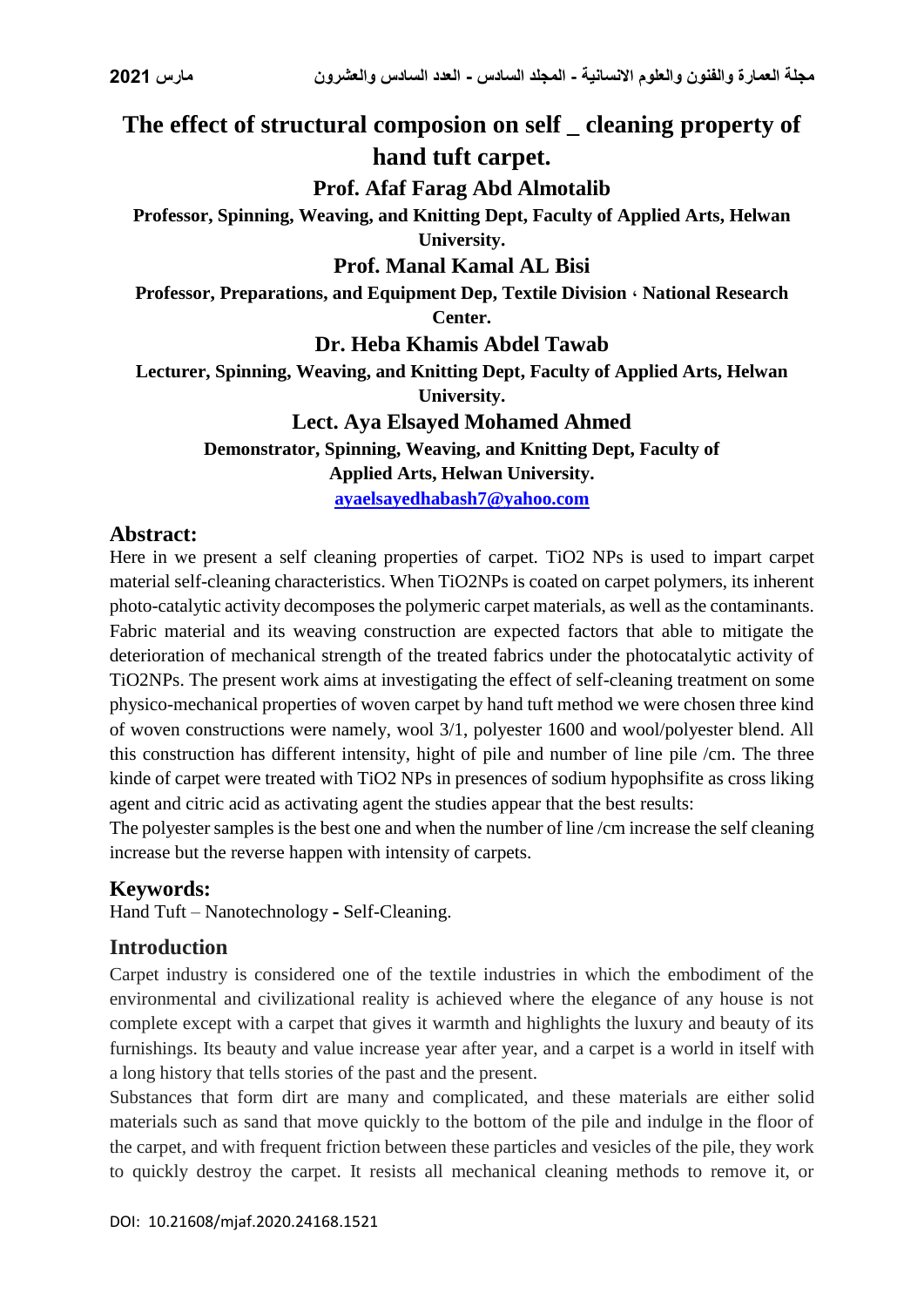pigmented materials such as fruit juice that need severe treatments to be removed, which may eventually lead to deformation of the treated area as a result of removing the original color or part of it, if the proper methods of cleaning are not used**.**

The recent technological development has helped increase the functional efficiency of the carpet by controlling and changing its structural elements while using some treatments that led to achieving the best functional properties.

 Nanotechnology has an effective role in that, as we find that covering the surface of furnishings with nanoparticles adds to the product properties, including: expelling water and oils - resisting dirt and dust - preventing bacteria - preventing the generation of static electricity - resisting flammability - color fastness.

### **Statement problem:**

Woven floor furnishings, especially lintels, are a suitable place for dust accumulation and adhesion to stains, this may cause the urgent need for frequent washing and cleaning of these furnishings, which affects the appearance of the rug and reduces its consumption life, so it is a scientific study to adjust the elements of the structural composition of the carpet and treat it using technology of Nanoscale to achieve self- cleaning of carpets, it is an important study, the impact of which is reflected on the audience of carpets and rugs.

#### **Significances:**

1. Providing the carpet with the self-cleaning feature, in order to increase the carpet life and maintain its elegance.

2. Finding the most appropriate structural elements that achieve the highest cleaning with the best functional and mechanical properties.

### **Objectives:**

1. Providing solutions to the problem of carpet cleaning by adjusting the structural composition of it.

2. Provide the carpet with a self-cleaning feature by treating it using modern nanotechnology.

3. Having carpets that have the ability to resist dust and stains to reduce the number of washing times and extend their lives.

### **Research hypotheses:**

1. The type and nature of the materials used to produce carpets affect the self-cleaning property.

2. The structural composition of the carpets (the height and density of the pile in the square unit) affects the self-cleaning property.

3. Chemical treatments for carpets using different nanoparticles in different proportions affect the self-cleaning property.

# **Research Methodology:**

The research follows the analytical experimental method.

### **A-Theoretical Framework:**

Carpet (tuft) is one of the types of pile yarn floor covering. It is made automatically by taffeta system, where the thread of the pile is stitched into a textile layer prepared in an earlier stage (this layer may be woven or non-woven and called the primary back. backing) by using needles of a special kind to form the needle, and this needle may be closed loops or cut loops, and the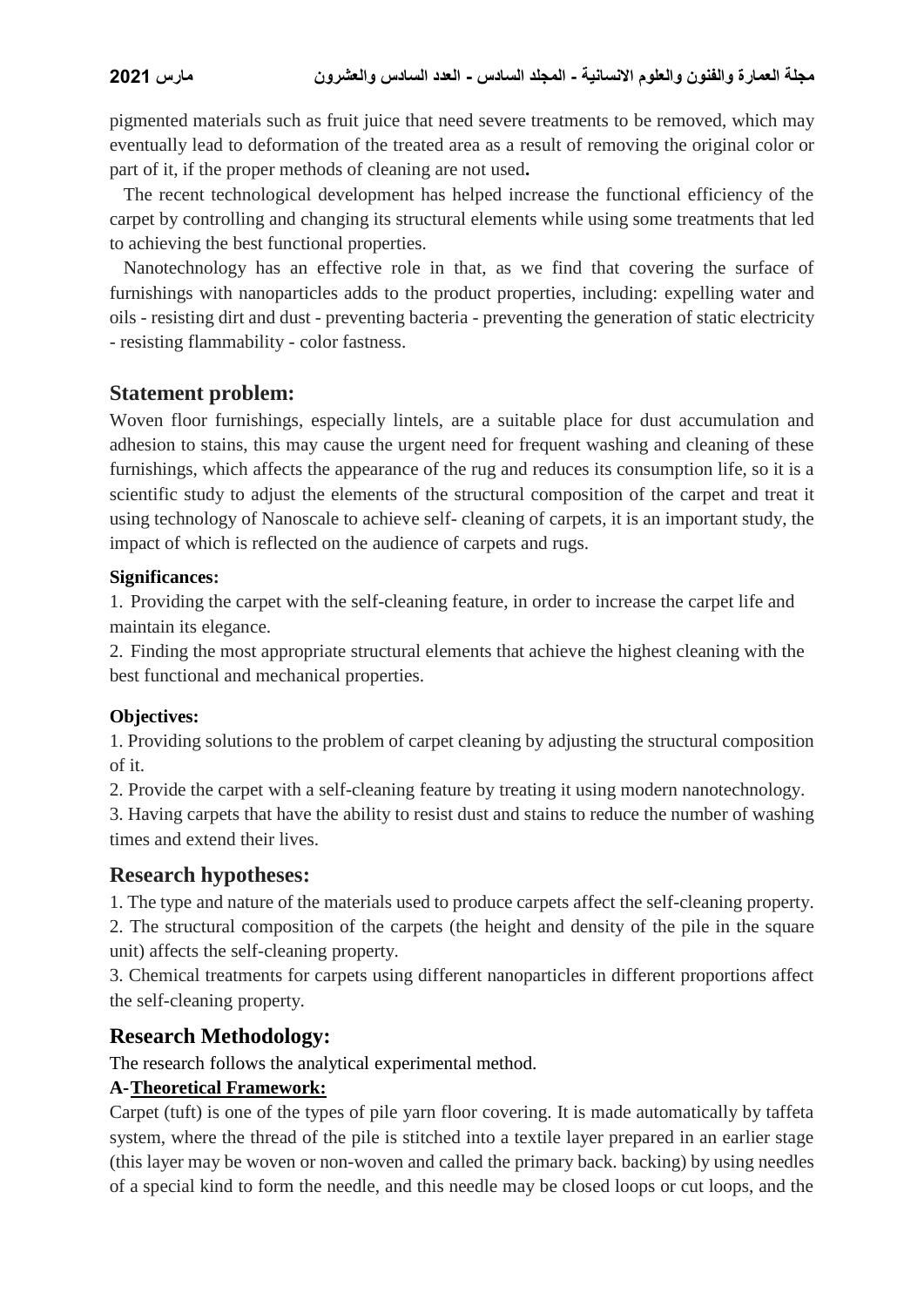rug may in some parts contain closed loops and other parts have cut loop according to the required design <sup>(1)</sup>.

# **1-Stages of production of carpet samples hand tuft carpet technique (2), (3), (4)**

- **1-1** Preparing the loom.
- 1-2 Draw the design on the carpet floor.
- 1-3 Laying the design on the carpet floor.
- 1-4 Quality control of the rug after filling it with stitches.
- 1-5 Covering the back of the carpet with adhesive.
- 1-6 Back packaging.
- 1-7 Drying.

Г

- 1-8 Shearing.
- 1-9 Engraving.

#### **B-Practical experiences and laboratory tests**

Τ

27 samples of carpets were produced in the technique of Hand Tuft Carpets with the following specifications, as shown in Table (1**):**

Table (1) indicates specifications for producing samples under research.

| The sample<br>number | samples specifications          |                     |                                           |  |
|----------------------|---------------------------------|---------------------|-------------------------------------------|--|
|                      | <b>Type of material</b>         | Pile height<br>(mm) | Pile density (number of<br>stitches / cm) |  |
| $\mathbf{1}$         | Wool                            | 20 <sub>mm</sub>    | 9 (stitches / cm)                         |  |
| $\overline{2}$       |                                 |                     | 6 (stitches / cm)                         |  |
| 3                    |                                 |                     | 3 (stitches / cm)                         |  |
| $\overline{4}$       |                                 | $16$ mm             | 9 (stitches / cm)                         |  |
| 5                    |                                 |                     | 6 (stitches / cm)                         |  |
| 6                    |                                 |                     | 3 (stitches / cm)                         |  |
| $\overline{7}$       |                                 | 12mm                | 9 (stitches / cm)                         |  |
| 8                    |                                 |                     | 6 (stitches / cm)                         |  |
| 9                    |                                 |                     | 3 (stitches / cm)                         |  |
| 10                   | Polyester                       | $20$ mm             | 9 (stitches / cm)                         |  |
| 11                   |                                 |                     | 6 (stitches / cm)                         |  |
| 12                   |                                 |                     | 3 (stitches / cm)                         |  |
| 13                   |                                 | 16mm                | 9 (stitches / cm)                         |  |
| 14                   |                                 |                     | 6 (stitches / cm)                         |  |
| 15                   |                                 |                     | 3 (stitches / cm)                         |  |
| 16                   |                                 | 12mm                | 9 (stitches / cm)                         |  |
| 17                   |                                 |                     | 6 (stitches / cm)                         |  |
| 18                   |                                 |                     | 3 (stitches / cm)                         |  |
| 19                   | Blended<br>(Wool/Po<br>lyester) | $20$ mm             | 9 (stitches / cm)                         |  |
| 20                   |                                 |                     | 6 (stitches / cm)                         |  |
| 21                   |                                 |                     | 3 (stitches / cm)                         |  |